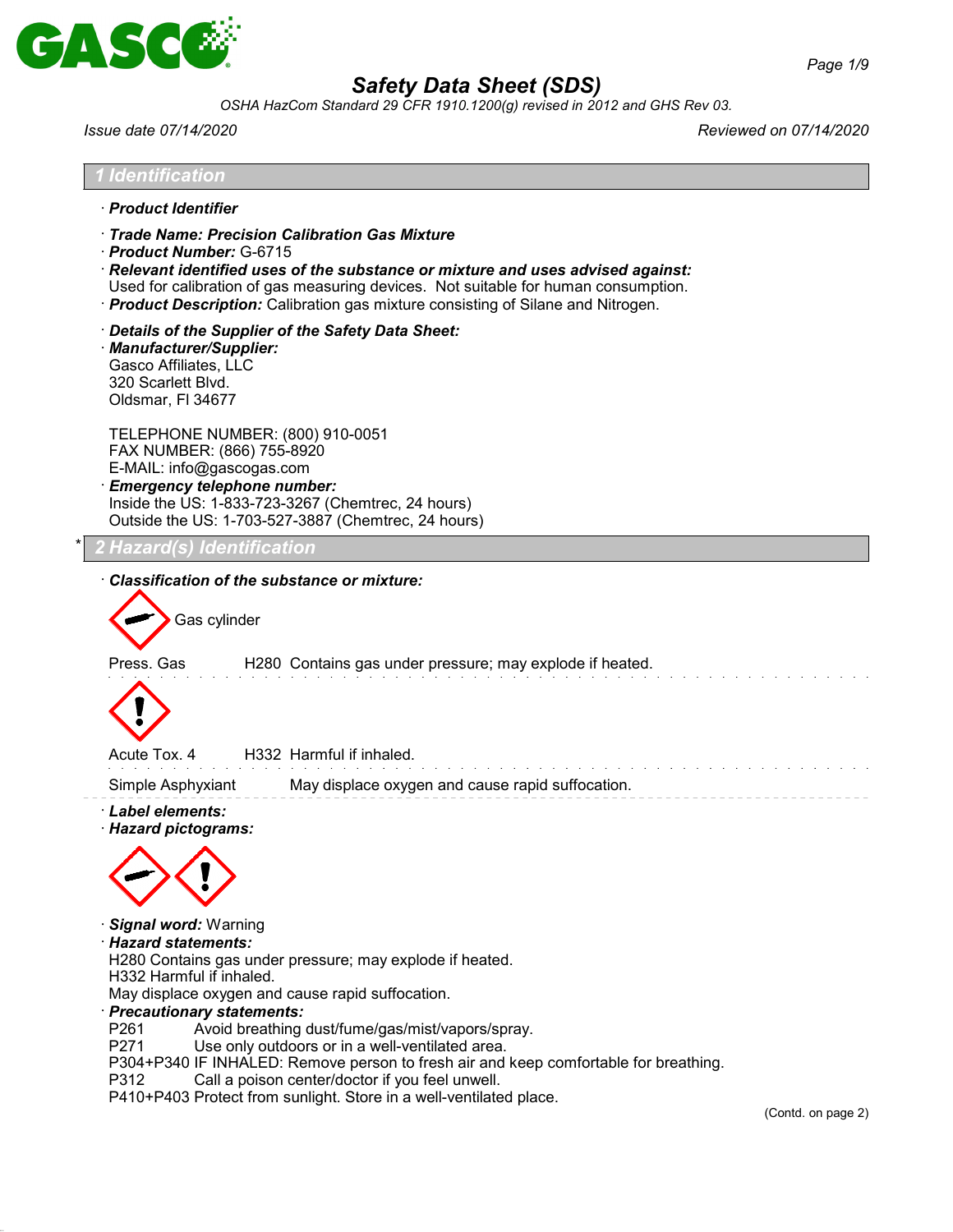*OSHA HazCom Standard 29 CFR 1910.1200(g) revised in 2012 and GHS Rev 03.*

2

*Issue date 07/14/2020 Reviewed on 07/14/2020*

#### *Trade Name: Precision Calibration Gas Mixture*

#### · *Unknown acute toxicity:*

99 % of the mixture consists of component(s) of unknown toxicity.

- · *Classification system:*
- · *NFPA ratings (scale 0 4)*

 $\overline{0}$  $\overline{0}$ Health  $= 2$  $Fire = 0$ Reactivity =  $0$ 

· *HMIS-ratings (scale 0 - 4)*

**HEALTH**  FIRE REACTIVITY  $\boxed{0}$  Physical Hazard = 0  $|2|$  $\overline{10}$ Health  $= 2$ Fire  $= 0$ 

· *Hazard(s) not otherwise classified (HNOC):* None known

*3 Composition/Information on Ingredients*

#### · *Chemical characterization: Mixtures*

· *Description:* Mixture of substances listed below with non-hazardous additions.

| · Dangerous Components: |                                                                                               |                     |  |  |  |
|-------------------------|-----------------------------------------------------------------------------------------------|---------------------|--|--|--|
| CAS: 7803-62-5          | Silane                                                                                        | $0.0001 - 0.9999\%$ |  |  |  |
|                         | ♦ Flam. Gas 1, H220; Pyrophoric Gas; ♦ Press. Gas, H280;<br>$\diamondsuit$ Acute Tox. 4, H332 |                     |  |  |  |
| CAS: 7727-37-9          | Nitrogen                                                                                      | 99.0001 - 99.9999%  |  |  |  |
|                         | RTECS: QW 9700000 $\diamond$ Press. Gas, H280; Simple Asphyxiant                              |                     |  |  |  |
| A Eirot Aid Monouron    |                                                                                               |                     |  |  |  |

#### *4 First-Aid Measures*

#### · *Description of first aid measures*

#### · *General information:*

Symptoms of poisoning may occur after exposure to dust, fumes or particulates; seek medical attention if feeling unwell.

· *After inhalation:*

Supply fresh air. If required, provide artificial respiration. Consult doctor if symptoms persist.

In case of unconsciousness place patient stably in the side position for transportation.

#### · *After skin contact:*

Generally, the product does not irritate the skin.

In cases of contact with liquified material, frostbite may occur. Immerse frostbite in cool-warm water and seek medical attention.

Wash with soap and water.

If skin irritation occurs, consult a doctor.

#### · *After eye contact:*

Not anticipated under normal use.

Rinse opened eye for several minutes under running water. If symptoms persist, consult a doctor.

#### · *After swallowing:*

Not a normal route of entry.

If swallowed and symptoms occur, consult a doctor.

- · *Information for doctor*
- · *Most important symptoms and effects, both acute and delayed:* No further relevant information available.
- · *Indication of any immediate medical attention and special treatment needed:*

No further relevant information available.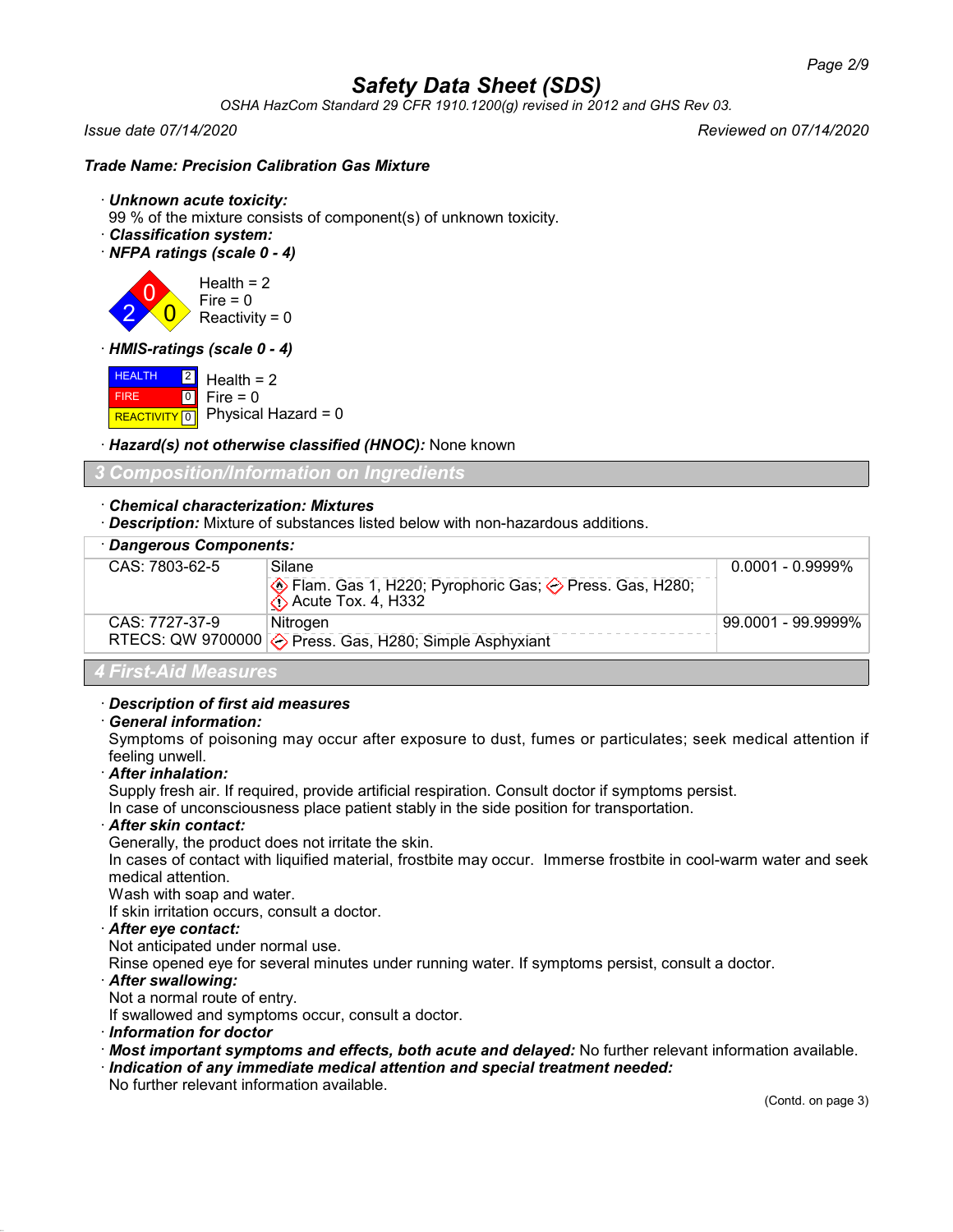*OSHA HazCom Standard 29 CFR 1910.1200(g) revised in 2012 and GHS Rev 03.*

*Issue date 07/14/2020 Reviewed on 07/14/2020*

#### *Trade Name: Precision Calibration Gas Mixture*

#### *5 Fire-Fighting Measures*

- · *Extinguishing media*
- · *Suitable extinguishing agents:*

Use fire fighting measures that suit the environment.

Use water spray to cool fire-exposed containers.

- · *For safety reasons unsuitable extinguishing agents:* No further relevant information.
- · *Special hazards arising from the substance or mixture:*
- Closed containers may explode when exposed to extreme heat.

If incinerated, product will release the following toxic fumes: Oxides of Silicon and Nitrogen (NOx).

· *Advice for firefighters*

Certain variations of this gas mixture are spontaneously flammable when exposed to air. Use caution.

· *Special protective equipment for firefighters:*

As in any fire, wear self-contained breathing apparatus pressure-demand (NIOSH approved or equivalent) and full protective gear to prevent contact with skin and eyes.

## *6 Accidental Release Measures*

· *Personal precautions, protective equipment and emergency procedures:*

Ensure adequate ventilation.

Keep away from ignition sources

Treat any fumes as toxic.

Keep people at a distance and stay upwind.

Wear protective equipment. Keep unprotected persons away.

· *Environmental precautions:* Inform authorities in case of gas release.

· *Methods and material for containment and cleaning up:*

Dispose of contaminated material as waste according to section 13.

Ensure adequate ventilation. Dispose of the collected material according to regulations.

- · *Reference to other sections:*
- See Section 7 for information on safe handling.

See Section 8 for information on personal protection equipment.

See Section 13 for disposal information.

## *<i>Handlin*

#### · *Handling*

#### · *Precautions for safe handling:*

Ensure good ventilation/exhaustion at the workplace.

Open and handle receptacle with care.

Be aware of any signs of dizziness or fatigue; exposures to fatal concentrations of this gas mixture could occur without any significant warning symptoms due to the potential for oxygen deficiency (simple asphyxiation). Do not attempt to adjust, repair or in any other way modify the cylinders containing this gas mixture. If there is a malfunction or another type of operational problem, contact nearest distributor immediately.

· *Information about protection against explosions and fires:*

Pressurized container: protect from sunlight and do not expose to temperatures exceeding 50°C, i.e. electric lights. Do not pierce or burn, even after use.

Do not cut, grind or weld on container that contains or contained product.

Do not spray on a naked flame or any incandescent material.

Keep ignition sources away - Do not smoke.

· *Conditions for safe storage, including any incompatibilities* Store away from strong oxidizing agents.

(Contd. on page 4)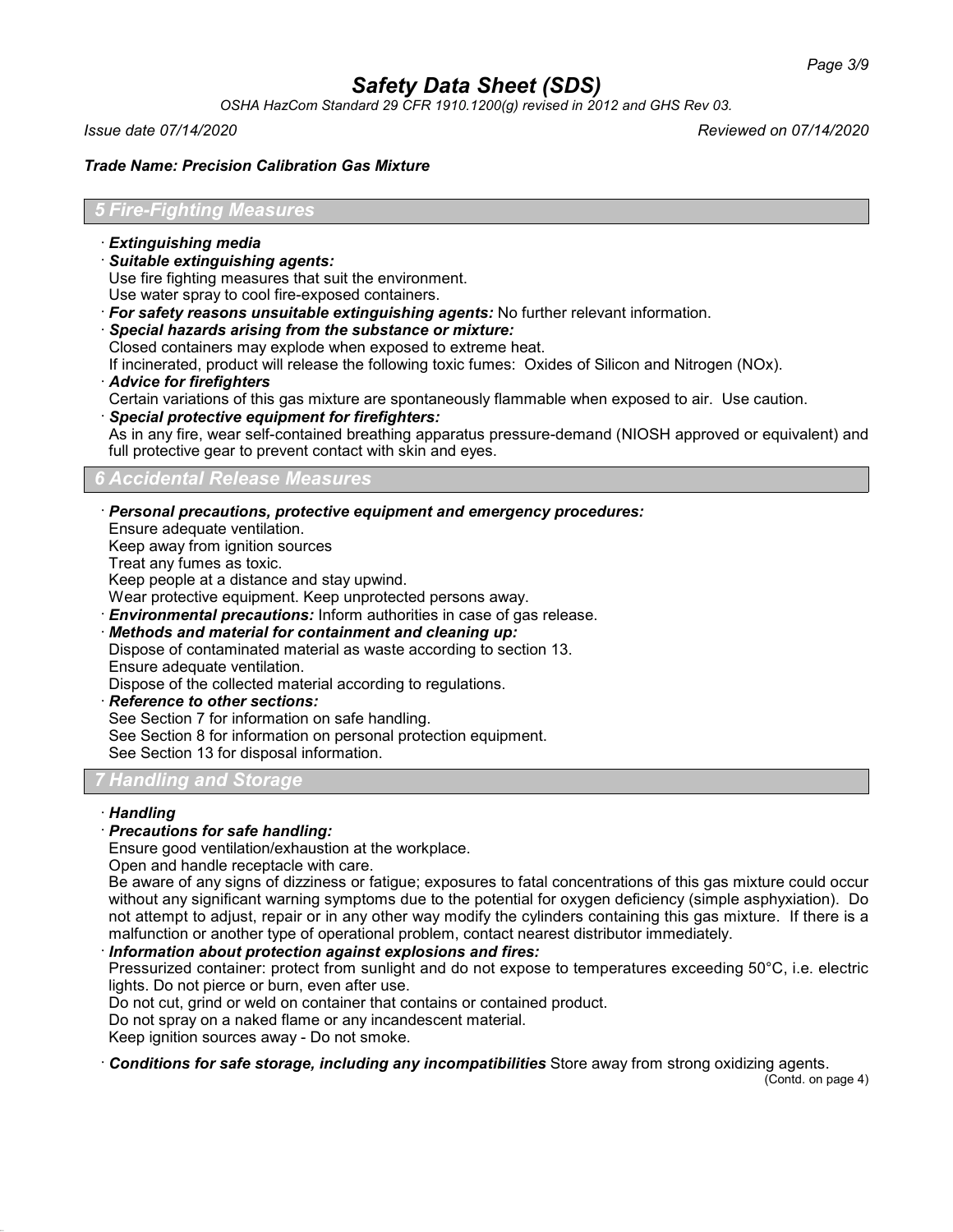*OSHA HazCom Standard 29 CFR 1910.1200(g) revised in 2012 and GHS Rev 03.*

#### *Issue date 07/14/2020 Reviewed on 07/14/2020*

#### *Trade Name: Precision Calibration Gas Mixture*

#### · *Storage*

#### · *Requirements to be met by storerooms and receptacles:*

Store in a cool location.

Cylinders should be firmly secured to prevent falling or being knocked over. Cylinders must be protected from the environment, and preferably kept at room temperature. Cylinders should be stored in dry, well-ventilated areas, away from sources of heat, ignition, and direct sunlight. Protect cylinders against physical damage. Full and empty cylinders should be segregated. Use a "first-on, first-out" inventory system to prevent full containers from being stored for long periods of time.

· *Information about storage in one common storage facility:* Not required.

#### · *Further information about storage conditions:*

Keep receptacle tightly sealed.

Do not gas tight seal receptacle.

Store in cool, dry conditions in well sealed receptacles.

Protect from heat and direct sunlight.

**Specific end use(s):** No further relevant information available.

*8 Exposure Controls/Personal Protection*

· *Additional information about design of technical systems:* No further data; see section 7.

#### · *Control parameters:*

All ventilation should be designed in accordance with OSHA standard (29 CFR 1910.94). Use mechanical (general) ventilation for storage areas. Use appropriate ventilation as required to keep Exposure Limits in Air below TLV & PEL limits.

| Components with occupational exposure limits:      |  |
|----------------------------------------------------|--|
| 7803-62-5 Silane                                   |  |
| REL Long-term value: $7 \text{ mg/m}^3$ , 5 ppm    |  |
| TLV Long-term value: 6.6 mg/m <sup>3</sup> , 5 ppm |  |
| 7727-37-9 Nitrogen                                 |  |
| TLV withdrawn TLV, see App. F; simple asphyxiant   |  |

· *Additional information:* The lists that were valid during the creation of this SDS were used as basis.

- · *Exposure controls:*
- · *Personal protective equipment*
- · *General protective and hygienic measures:*
- Keep away from foodstuffs, beverages and feed.

Wash hands before breaks and at the end of work.

Avoid contact with the eyes and skin.

· *Breathing equipment:*



Suitable respiratory protective device recommended.

· *Protection of hands:* Not required.

· *Eye protection:* Not necessary under normal conditions.

*9 Physical and Chemical Properties*

- · *Information on basic physical and chemical properties*
- · *General Information*
- · *Appearance:*
	-

**Form:** Gaseous **Color:** Clear, colorless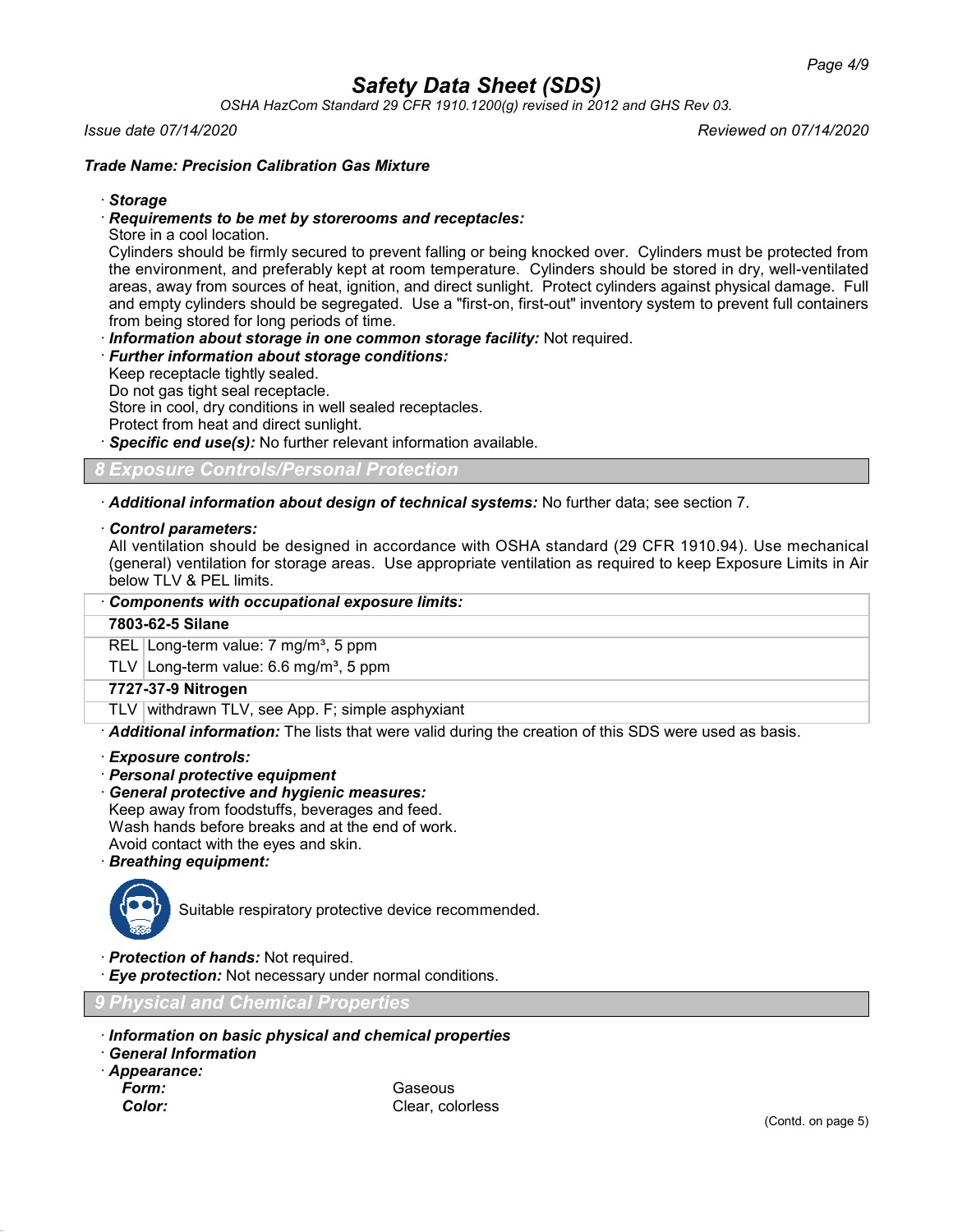*OSHA HazCom Standard 29 CFR 1910.1200(g) revised in 2012 and GHS Rev 03.*

*Issue date 07/14/2020 Reviewed on 07/14/2020*

## *Trade Name: Precision Calibration Gas Mixture*

| Odor:<br><b>Odor threshold:</b>                                                                   | Choking<br>Not determined.                                                                    |
|---------------------------------------------------------------------------------------------------|-----------------------------------------------------------------------------------------------|
| · pH-value:                                                                                       | Not available                                                                                 |
| Change in condition<br><b>Melting point/Melting range:</b><br><b>Boiling point/Boiling range:</b> | Not determined.<br>Not determined.                                                            |
| · Flash point:                                                                                    | None                                                                                          |
| · Flammability (solid, gaseous):                                                                  | Catches fire spontaneously if exposed to air.<br>Flammable.                                   |
| · Decomposition temperature:                                                                      | Not determined.                                                                               |
| · Auto igniting:                                                                                  | Product is not self-igniting.                                                                 |
| · Danger of explosion:                                                                            | Product is not explosive. However, formation of explosive air/vapor<br>mixtures are possible. |
| · Explosion limits:<br>Lower:<br><b>Upper:</b>                                                    | Not determined.<br>Not determined.                                                            |
| · Vapor pressure:                                                                                 | Not determined.                                                                               |
| · Density:<br><b>Relative density:</b><br>Vapor density:<br><b>Evaporation rate:</b>              | Not determined.<br>Not determined.<br>Not applicable.                                         |
| · Solubility in / Miscibility with:<br>Water:                                                     | Not miscible or difficult to mix.                                                             |
| · Partition coefficient (n-octanol/water): Not determined.                                        |                                                                                               |
| · Viscosity:<br>Dynamic:<br><b>Kinematic:</b><br><b>Other information:</b>                        | Not determined.<br>Not determined.<br>No further relevant information available.              |
| 10 Stability and Reactivity                                                                       |                                                                                               |

· *Reactivity:* No further relevant information available.

- · *Chemical stability:* Stable under normal conditions.
- · *Thermal decomposition / conditions to be avoided:* No decomposition if used according to specifications.
- · *Possibility of hazardous reactions:* No dangerous reactions known.
- · *Conditions to avoid:* Heat, flame and ignition sources.
- · *Incompatible materials:* Strong oxidizing agents.
- · *Hazardous decomposition products:* Silicon Oxides and Nitrogen Oxides (NOx).

#### *11 Toxicological Information*

· *Information on toxicological effects:* The toxicity of this product is unknown.

· *Acute toxicity:*

- · *LD/LC50 values that are relevant for classification:* No data available.
- · *Primary irritant effect:*
- · *On the skin:* No irritating effect.
- · *On the eye:* No irritating effect.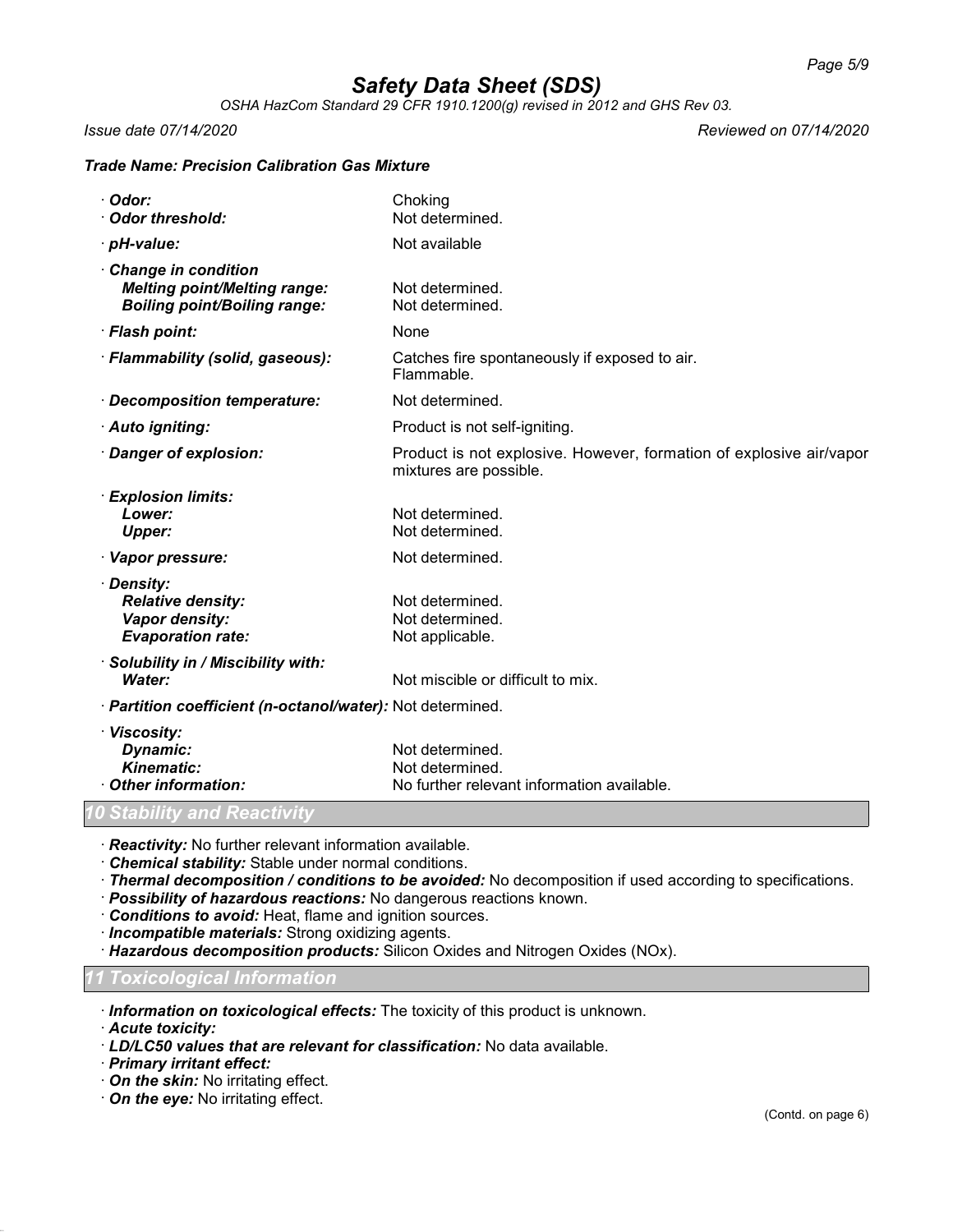*OSHA HazCom Standard 29 CFR 1910.1200(g) revised in 2012 and GHS Rev 03.*

#### *Issue date 07/14/2020 Reviewed on 07/14/2020*

#### *Trade Name: Precision Calibration Gas Mixture*

#### · *Additional toxicological information:*

The product shows the following dangers according to internally approved calculation methods for preparations: Harmful

## · *Carcinogenic categories:*

· *IARC (International Agency for Research on Cancer):*

Group 1 - Carcinogenic to humans

Group 2A - Probably carcinogenic to humans

Group 2B - Possibly carcinogenic to humans

- Group 3 Not classifiable as to its carcinogenicity to humans
- Group 4 Probably not carcinogenic to humans

None of the ingredients are listed.

#### · *NTP (National Toxicology Program):*

None of the ingredients are listed.

#### · *OSHA-Ca (Occupational Safety & Health Administration):*

None of the ingredients are listed.

### *12 Ecological Information*

- · *Toxicity:* The hazards for the aquatic environment are unknown.
- · *Aquatic toxicity:* No further relevant information available.
- · *Persistence and degradability:* No further relevant information available.
- · *Behavior in environmental systems:*
- · *Bioaccumulative potential:* No further relevant information available.
- · *Mobility in soil:* No further relevant information available.
- · *Additional ecological information:*
- · *General notes:* Generally not hazardous for water.
- · *Results of PBT and vPvB assessment:*
- · *PBT:* Not applicable.
- · *vPvB:* Not applicable.
- · *Other adverse effects:* No further relevant information available.

#### *13 Disposal Considerations*

## · *Waste treatment methods*

· *Recommendation:*

Release all residual gas pressure in a well ventilated area. Verify the cylinder is completely empty (0 PSIG). Remove or cover any hazard labels. Return empty cylinder for recycling.

NOTE: Check with the local easte authority before placing any gas cylinder into waste container for pickup. GASCO encourages the consumer to return all cylinders.

· *Waste disposal key:* The U.S. EPA has not published waste disposal numbers for this product's components.

· *Uncleaned packaging*

· *Recommendation:* Return cylinder and unused product to supplier.

## *14 Transport Information*

- · *UN-Number:* · *DOT, ADR/ADN, IMDG, IATA* UN1956
- · *UN proper shipping name:*
- 
- 
- 

**DOT** Compressed gas, n.o.s.<br>**ADR/ADN** COMPRESSED COMPRESSED COMPRESSED OF SALE COMPRESSED OF SALE COMPRESSED OF SALE COMPRESSED OF SALE COMP · *ADR/ADN* UN1956 Compressed gas, n.o.s. · *IMDG, IATA* COMPRESSED GAS, N.O.S.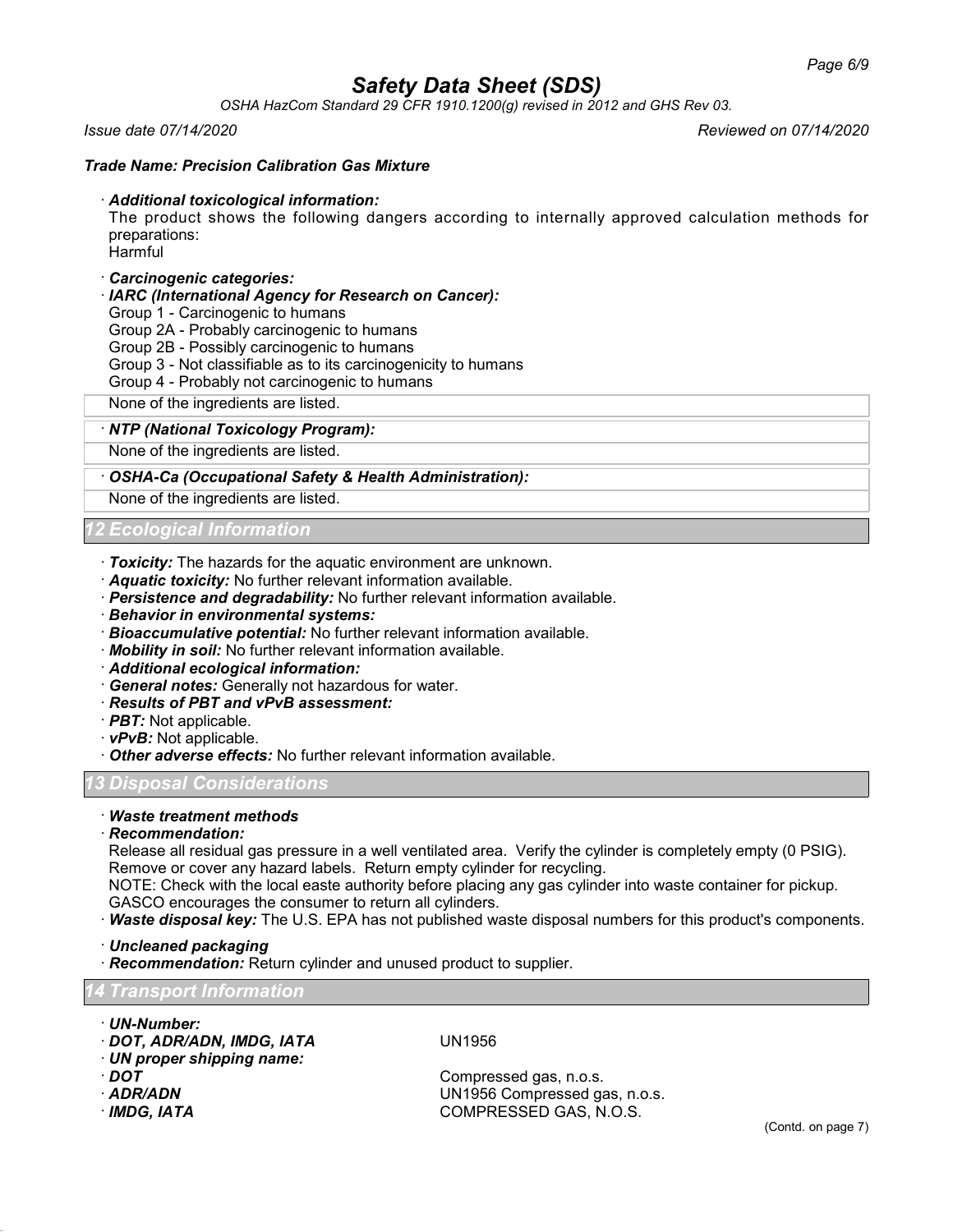*OSHA HazCom Standard 29 CFR 1910.1200(g) revised in 2012 and GHS Rev 03.*

*Issue date 07/14/2020 Reviewed on 07/14/2020*

| <b>Trade Name: Precision Calibration Gas Mixture</b>              |                                                                                                      |
|-------------------------------------------------------------------|------------------------------------------------------------------------------------------------------|
| · Transport hazard class(es):                                     |                                                                                                      |
| $\cdot$ DOT                                                       |                                                                                                      |
|                                                                   |                                                                                                      |
| · Class:<br>· Label:                                              | 2.2<br>2.2                                                                                           |
| · ADR/ADN                                                         |                                                                                                      |
|                                                                   |                                                                                                      |
| · Class:                                                          | 2.21A                                                                                                |
| · Label:                                                          | 2.2                                                                                                  |
| $·$ IMDG, IATA                                                    |                                                                                                      |
|                                                                   |                                                                                                      |
| · Class:                                                          | 2.2                                                                                                  |
| · Label:<br>· Packing group:                                      | 2.2                                                                                                  |
| · DOT, ADR/ADN, IMDG, IATA                                        | Non-Regulated Material                                                                               |
| · Environmental hazards:                                          | Not applicable.                                                                                      |
| · Special precautions for user:                                   | Not applicable.                                                                                      |
| · Hazard identification number (Kemler code): 20<br>· EMS Number: |                                                                                                      |
| · Stowage Category                                                | $F-C, S-V$<br>A                                                                                      |
| · Transport in bulk according to Annex II of                      |                                                                                                      |
| <b>MARPOL73/78 and the IBC Code:</b>                              | Not applicable.                                                                                      |
| · Transport/Additional information:                               |                                                                                                      |
| $\cdot$ DOT                                                       |                                                                                                      |
| · Quantity limitations:                                           | On passenger aircraft/rail: 75 kg<br>On cargo aircraft only: 150 kg                                  |
| · ADR/ADN                                                         |                                                                                                      |
| · Excepted quantities (EQ):                                       | Code: E1                                                                                             |
|                                                                   | Maximum net quantity per inner packaging: 30 ml<br>Maximum net quantity per outer packaging: 1000 ml |
| $\cdot$ IMDG                                                      |                                                                                                      |
| · Limited quantities (LQ):                                        | 120 ml                                                                                               |
| · Excepted quantities (EQ):                                       | Code: E1                                                                                             |
|                                                                   | Maximum net quantity per inner packaging: 30 ml<br>Maximum net quantity per outer packaging: 1000 ml |
| · UN "Model Regulation":                                          | UN 1956 COMPRESSED GAS, N.O.S., 2.2                                                                  |
|                                                                   | (Contd. on page 8)                                                                                   |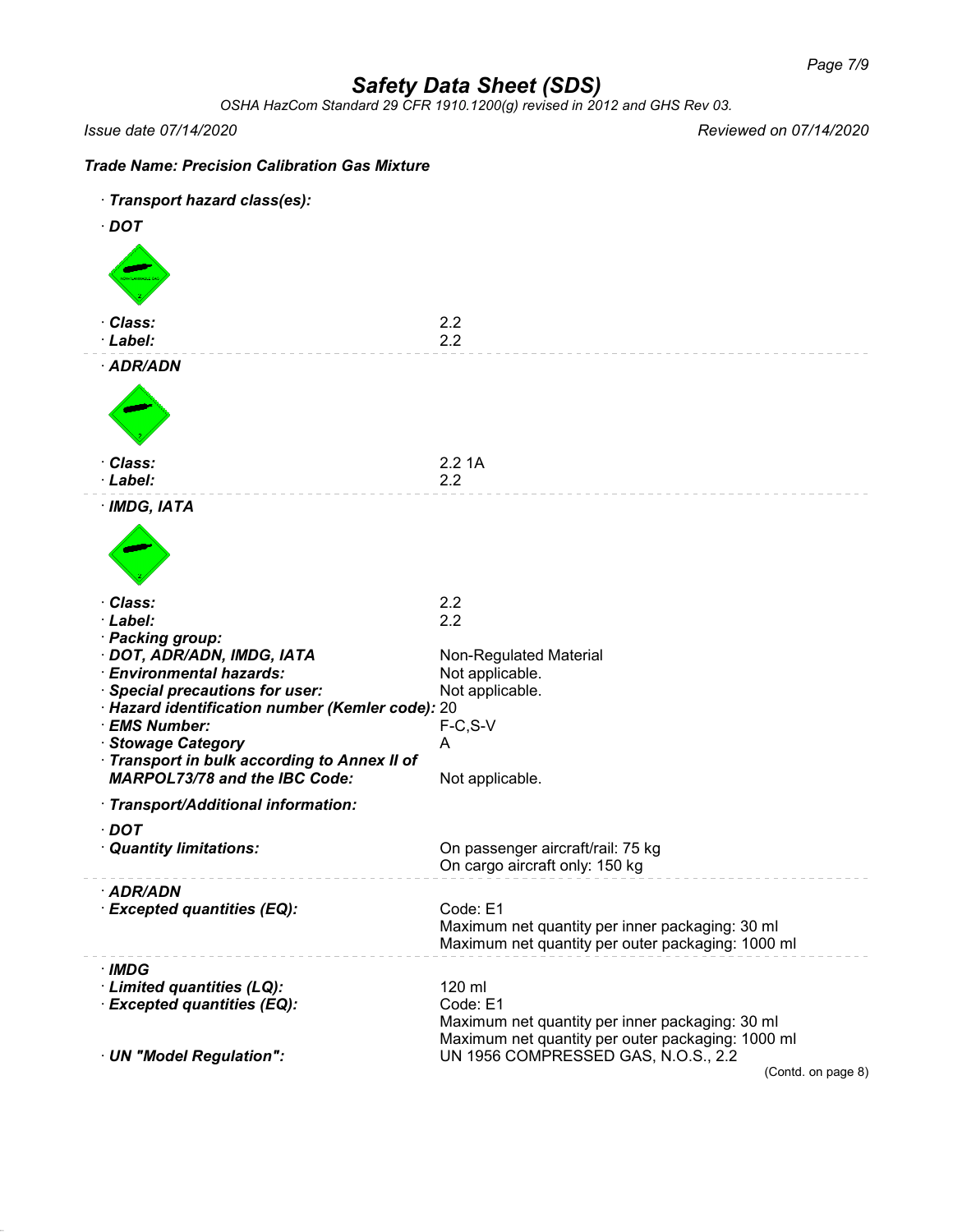*OSHA HazCom Standard 29 CFR 1910.1200(g) revised in 2012 and GHS Rev 03.*

*Issue date 07/14/2020 Reviewed on 07/14/2020*

*Trade Name: Precision Calibration Gas Mixture*

| * 15 Regulatory Information                                                                     |
|-------------------------------------------------------------------------------------------------|
| Safety, health and environmental regulations/legislation specific for the substance or mixture: |

- · *SARA (Superfund Amendments and Reauthorization):*
- · *Section 355 (extremely hazardous substances):*

None of the ingredients are listed.

### · *Section 313 (Specific toxic chemical listings):*

None of the ingredients are listed.

#### · *TSCA (Toxic Substances Control Act):*

7727-37-9 Nitrogen

7803-62-5 Silane

#### · *California Proposition 65:*

· *Chemicals known to cause cancer:*

None of the ingredients are listed.

## · *Chemicals known to cause reproductive toxicity for females:*

None of the ingredients are listed.

· *Chemicals known to cause reproductive toxicity for males:*

None of the ingredients are listed.

· *Chemicals known to cause developmental toxicity:*

None of the ingredients are listed.

#### · *Carcinogenic categories:*

· *EPA (Environmental Protection Agency):*

None of the ingredients are listed.

· *TLV (Threshold Limit Value established by ACGIH):*

None of the ingredients are listed.

#### · *NIOSH-Ca (National Institute for Occupational Safety and Health):*

None of the ingredients are listed.

### · *GHS label elements*

The product is classified and labeled according to the Globally Harmonized System (GHS).

· *Hazard pictograms:*



- · *Signal word:* Warning
- · *Hazard statements:*

H280 Contains gas under pressure; may explode if heated.

H332 Harmful if inhaled.

May displace oxygen and cause rapid suffocation.

#### · *Precautionary statements:*

P261 Avoid breathing dust/fume/gas/mist/vapors/spray.

P271 Use only outdoors or in a well-ventilated area.

P304+P340 IF INHALED: Remove person to fresh air and keep comfortable for breathing.

P312 Call a poison center/doctor if you feel unwell.

P410+P403 Protect from sunlight. Store in a well-ventilated place.